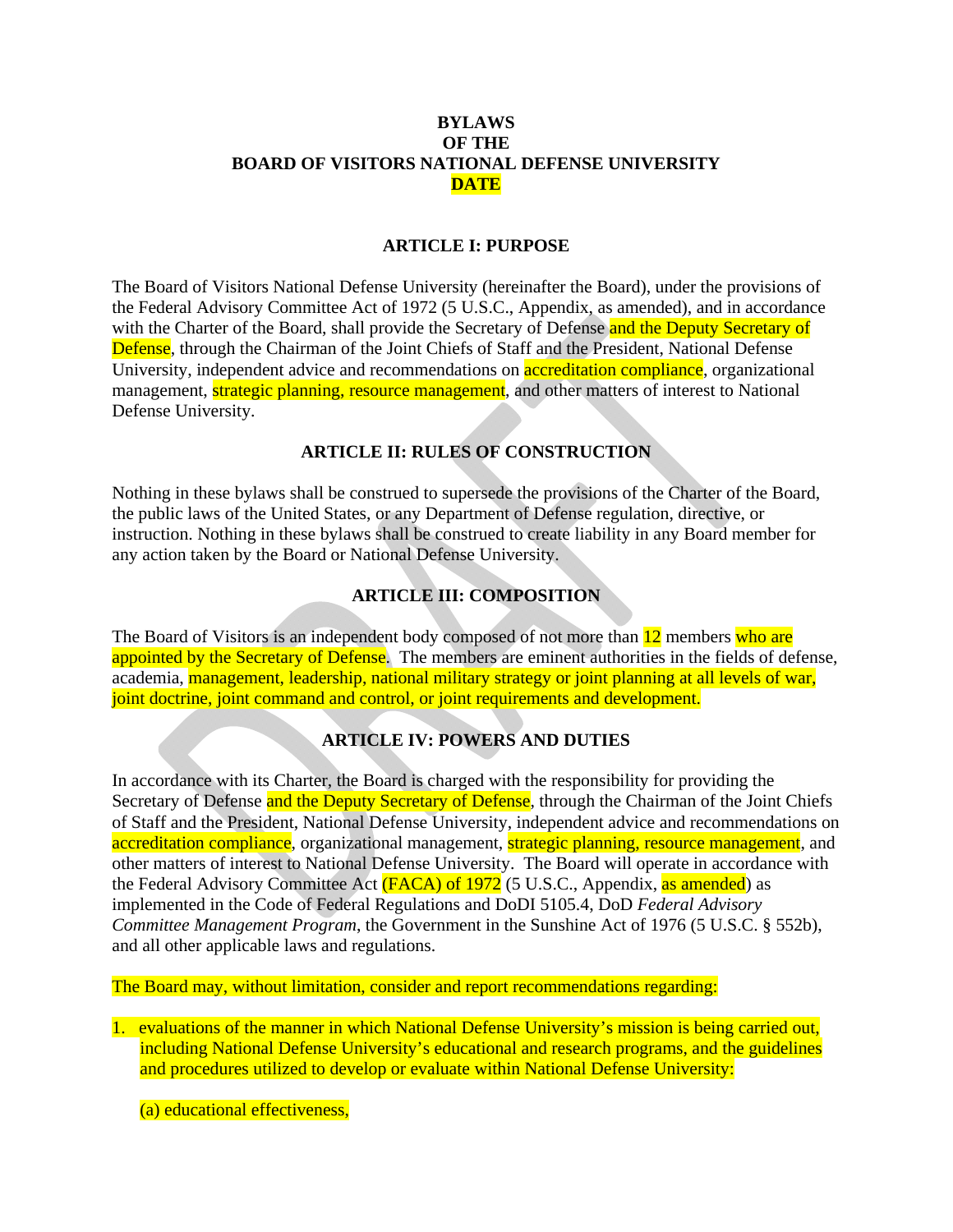(b) quality of student learning,

- (c) administrative and educational support services, and
- (d) research and public service;
- 2. evaluation of the effectiveness of the Board in performing its mission;
- 3. financial matters affecting National Defense University;
- 4. the planning process within National Defense University;
- 5. institutional enablers to enhance learning programs; and
- 6. any other topic, project, or issue as requested by the Chairman of the Joint Chiefs of Staff or the President, National Defense University.

# **ARTICLE V: OFFICERS**

**Section 1. Eligibility:** Only appointed members approved by the Secretary of Defense may serve as officers of the Board. The officers of the Board are the Chair and Co-Chair, who are recommended by Board members in consultation with the Chairman of the Joint Chiefs of Staff. The Chair and Co-Chair shall serve at the discretion of the Secretary of Defense.

**Section 2. Terms:** The Chair and Co-Chair will fill two-year terms that begin with the spring Board meeting.

**Section 3. Voting:** The officers of the Board will be elected at the regular annual spring Board meeting every two years. In the event of a vacancy in any office of the Board, the Board may elect an appointed member to fill the unexpired portion of the term of that office.

**Section 4. Duties of the Chair:** The Chair shall preside at all meetings of the Board and shall sign the minutes of each meeting of the BOV.

**Section 5. Duties of the Co-Chair:** The Co-Chair shall preside at meetings in the absence of the Chair. The Co-Chair, when acting as chair, shall enjoy all the powers of the Chair.

## **ARTICLE VI: MEMBERSHIP**

**Section 1. Length of Service:** The Secretary of Defense may approve Board members for one-tofour year terms of service; however, no member, unless authorized by the Secretary of Defense, may serve more than two consecutive terms of service.

**Section 2. Nominations and Appointment:** Appointments to the Board are made by the Secretary of Defense. Nominations for board membership may be made by any present Board member or by National Defense University school personnel. The National Defense University Office of Academic Affairs will accept these nominations throughout the year and will research and report on each candidate nominee for deliberation by the Board. Following consultation with the President, National Defense University, the Board will vote upon and present its candidate nominations to the Board Chair for submission to the **Office of Academic Affairs**, which will prepare a nomination package for submission through the appropriate channels to the Secretary of Defense as required by DoDI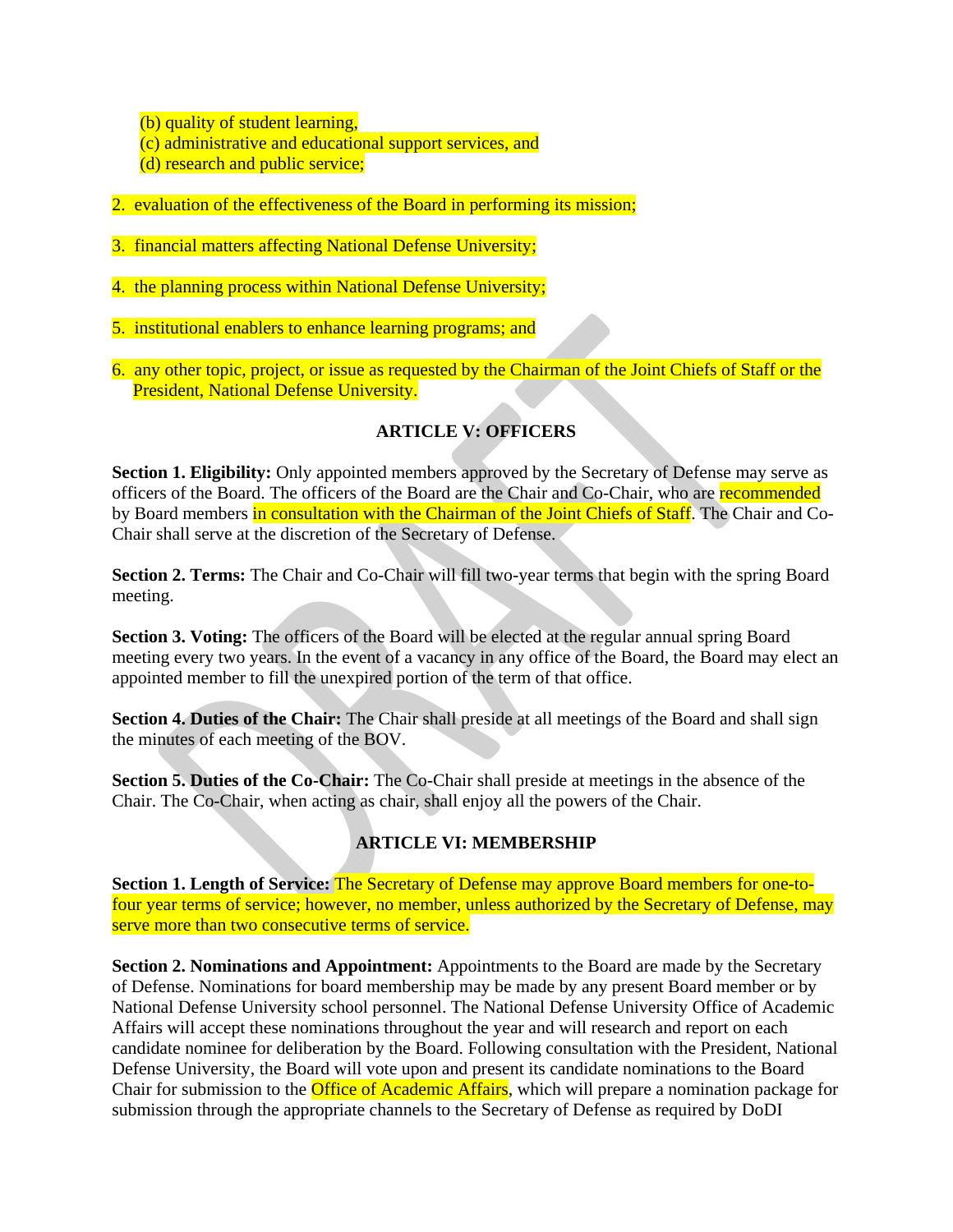5105.4, *DoD Federal Advisory Committee Management Program*, for the Secretary's consideration for appointment to the Board.

**Section 3. Removal:** Members may resign at any time, may be removed for not attending three consecutive meetings, or may be removed for cause. In the unlikely event that a member must be removed for cause, the Secretary of Defense, or designee, shall have the authority to do so. To be effective, such removal requires written notice to the Chair of the Board and to the member. The notice shall state the reason for the proposed removal and an opportunity for the member affected and the chair, respectively, to provide written responses, if either so desires. Such written statement must conform to the form and manner prescribed in the notice of proposed removal, and must be received by the Secretary of Defense or designee within the time limit prescribed in the notice of proposed removal. After consideration of such response and following the expiration of the time limit, the Secretary of Defense or designee will issue a letter advising the member and the Chair of the Board of such removal or retention. The decision of the Secretary of Defense or designee will be final.

**Section 4. Ad Hoc Observers and Consultants.** The Chairman of the Joint Chiefs of Staff or designee may invite other distinguished government officers to serve as non-voting observers of the Board, and may appoint consultants with special expertise to assist the Board on an ad hoc basis, which will be approved by the Secretary of Defense. The non-voting observers and the experts/consultants shall not have voting rights on the Board or its subcommittees, shall not engage in Board deliberations, and shall not count toward the Board's total membership.

## **ARTICLE VII: MEETINGS, PROCEDURAL RULES, QUORUM, AND VOTING**

**Section 1. Meetings:** The Board will meet at the call of the Designated Federal Officer, after consultation with the President, National Defense University and the Chair of the Board. The Board will normally meet two times per year. To the extent practicable, National Defense University Office of Academic Affairs will provide relevant materials to the Board members in advance of any Board meeting.

**Section 2. Procedure:** Except as noted herein, the meetings of the Board will be conducted in accordance with such procedures determined by the Board Chair.

**Section 3. Quorum:** A quorum to conduct business of the Board shall consist of a majority of appointed members (present in person or by electronic means) then serving.

**Section 4. Voting:** Only appointed Board members may vote. An affirmative vote of a majority of the appointed members at a meeting with a quorum present shall be required for any official action of the Board.

**Section 5. Proposed Motions for Voting:** Only appointed Board members may propose motions for a vote or may second motions of others.

**Section 6. Support:** The National Defense University Office of Academic Affairs will assist the Board with any necessary information and administrative support.